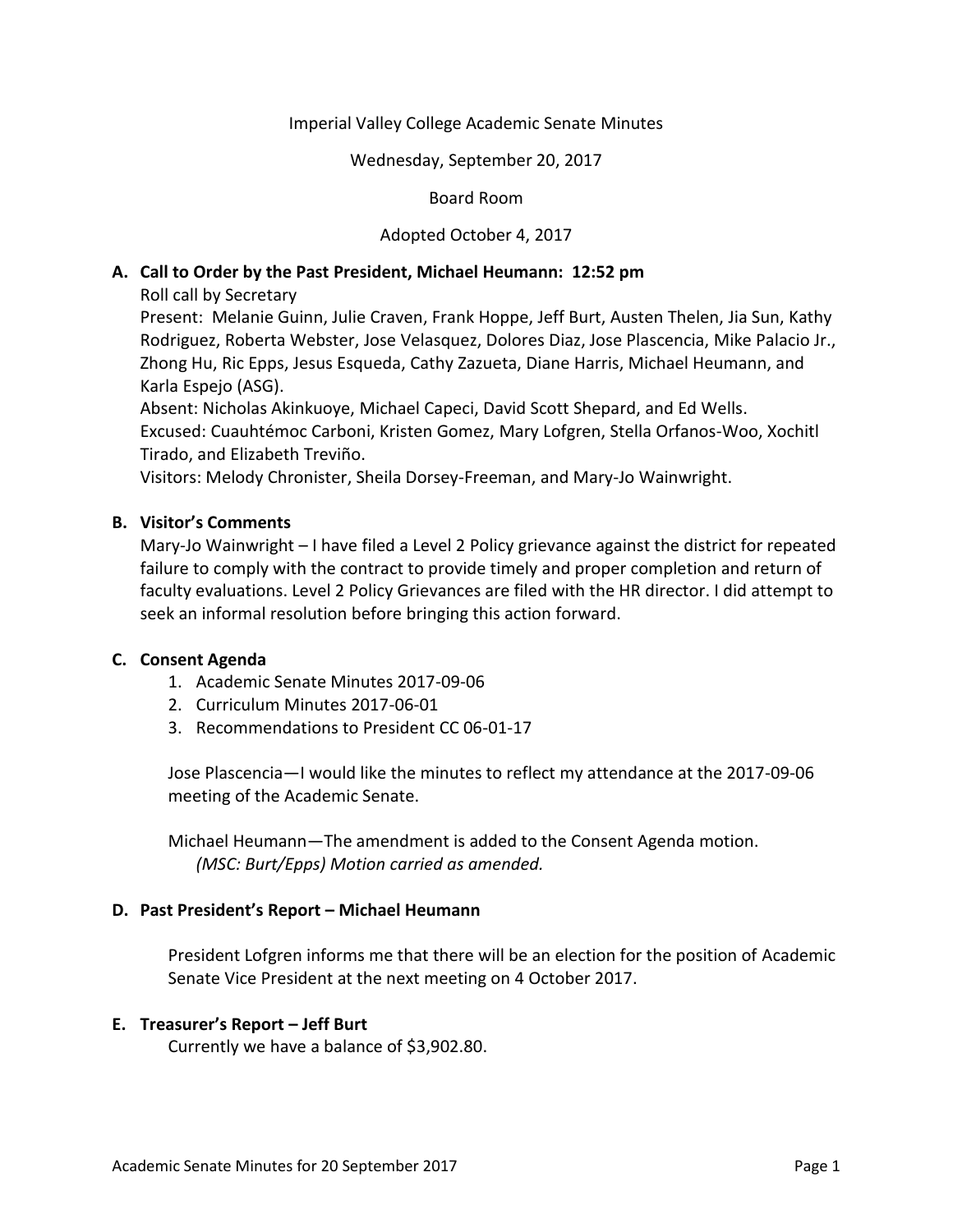### **F. Action Items**

Campus Hour – Michael Heumann. Is there a motion on whether or not to have Campus Hour?

Melani Guinn – I move to end Campus Hour.

Austen Thelen – When surveyed, the Behavioral Science & Social Science department overwhelmingly supported the continuation of Campus Hour, and further supported reducing it from its current 4 days per week to two.

Mary-Jo Wainwright—My concern is the Faculty Committee requirement in the contract. Currently there are not enough committees for all faculty to participate as the contract specifies. If committee scheduling is more limited, faculty participation will go down, and that lack of full faculty participation in campus committees will become an accreditation issue again.

Jia Sun – Most faculty in the Science, Math & Engineering department support the continuation of Campus Hour but would like it reduced to one or two days per week.

Jose Plascencia – Most Counselors support the continuation of Campus Hour but would like it reduced to two days per week.

Karla Espejo – The ASG (Associated Student Government) uses Campus Hour for its meeting times. It's also when student clubs meet. Campus Hour is crucial for building a sense of community among students.

Roberta Webster – Nursing students overwhelmingly support getting rid of Campus Hour.

*(MSC: Guinn/Esqueda) Motion fails.*

Melani Guinn – I move to change Campus Hour to two days a week, same time  $[12:50 -$ 1:50 pm], Mondays and Wednesdays.

Melody Chronister – Suggests moving Campus Hour to 1:30 – 2:55 pm on Mondays and Wednesdays, allowing classes to be scheduled during that time for added sections of high-demand classes.

Melani Guinn & Roberta Webster – We adopt that change to our motion.

*(MSC: Guinn/Webster) Motion pulled by movers.*